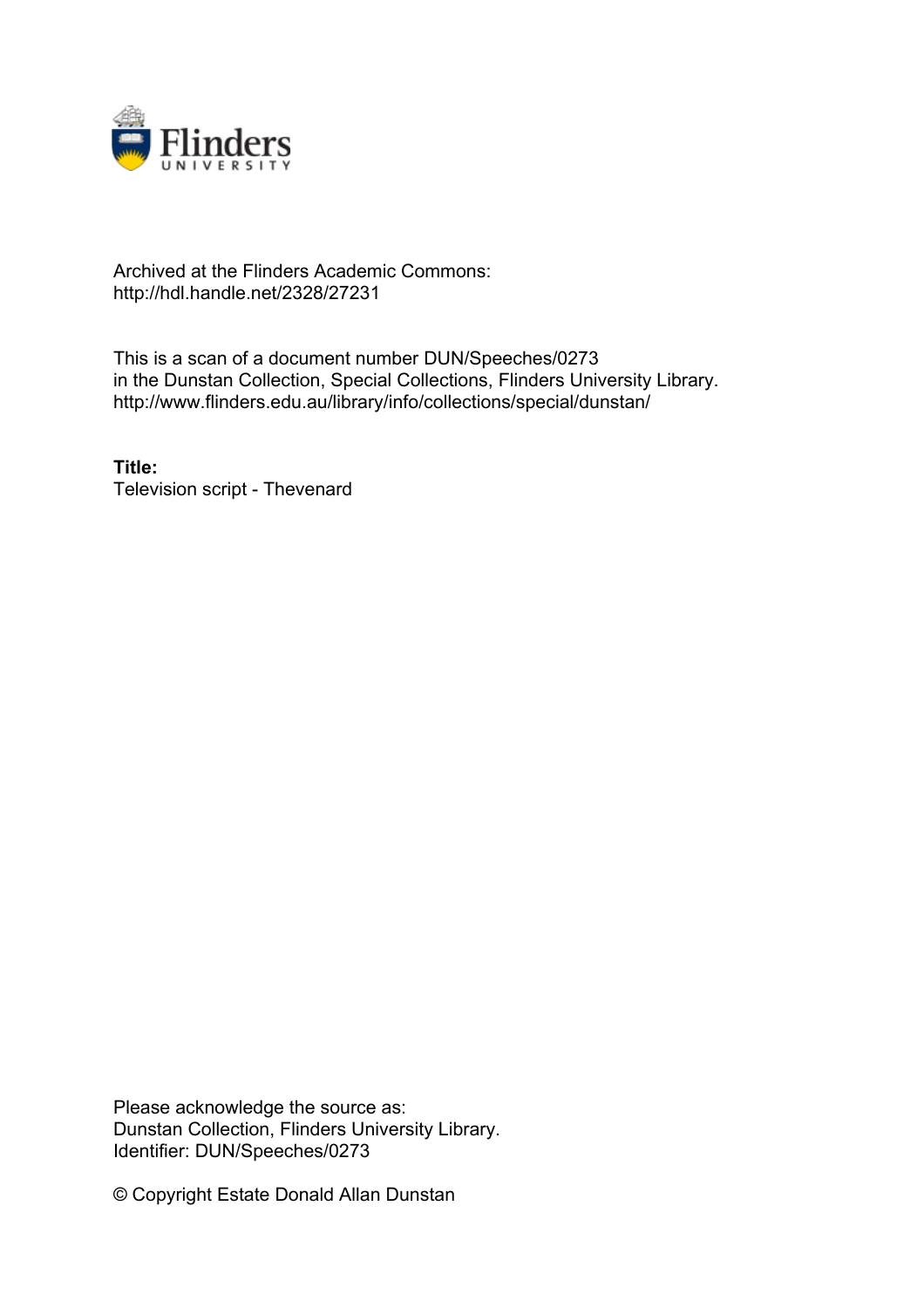# PREMIER'S DEPARTMENT,

/

TELEPHONE 28 2400

*<913* 

' . ADELAIDE.

/

#### TELEVISION SCRIPT.

| Station:<br>A.D.S.7                | Duration:                           | 5 MINS. | Title: THEVENARD. |  |
|------------------------------------|-------------------------------------|---------|-------------------|--|
| 31.1.68.<br>Date:                  | $Type:$ .                           |         | Key No:           |  |
| Audio                              |                                     |         | <u>Video</u>      |  |
| GOOD EVENING :                     |                                     |         |                   |  |
|                                    | The Port of Thevenard on the        |         |                   |  |
| west coast is one of growing       |                                     |         |                   |  |
| importance. The harbour is         |                                     |         |                   |  |
| already handling ships of up to    |                                     |         |                   |  |
|                                    | 10,000 tons, and last year 140,000  |         |                   |  |
| tons of grain and nearly 250,000   |                                     |         |                   |  |
| tons of Gypsum were loaded onto    |                                     |         |                   |  |
| ships at Thevenard. Prospects.     |                                     |         |                   |  |
| for the future are even greater    |                                     |         |                   |  |
| with a potential export market for |                                     |         |                   |  |
| 400,000 tons of Gypsum a year.     |                                     |         |                   |  |
|                                    |                                     |         |                   |  |
|                                    | One of the facts that Mr.           |         |                   |  |
| Donald Currie, the Director of     |                                     |         |                   |  |
| Industrial Development confirmed   |                                     |         |                   |  |
| on his recent Asian tour is that   |                                     |         |                   |  |
| ships of 10,000 tons capacity are  |                                     |         |                   |  |
| no longer economical.              | In fact                             |         |                   |  |
| they are being scrapped at the     |                                     |         |                   |  |
| rate of about 100 a week.          |                                     |         |                   |  |
|                                    | 10,000 tonners are scarce           |         |                   |  |
|                                    | and uneconomical and it is apparent |         |                   |  |
| that the harbor at Thevenard must  |                                     |         |                   |  |
| be dredged and widened to allow    |                                     |         |                   |  |
| ships of 15 or 20,000 tons to get  |                                     |         |                   |  |

quantities.

in and load in more economical

Dunstan Collection, Special Collections, Flinders University Library.دى.<br>مەنبەتلىك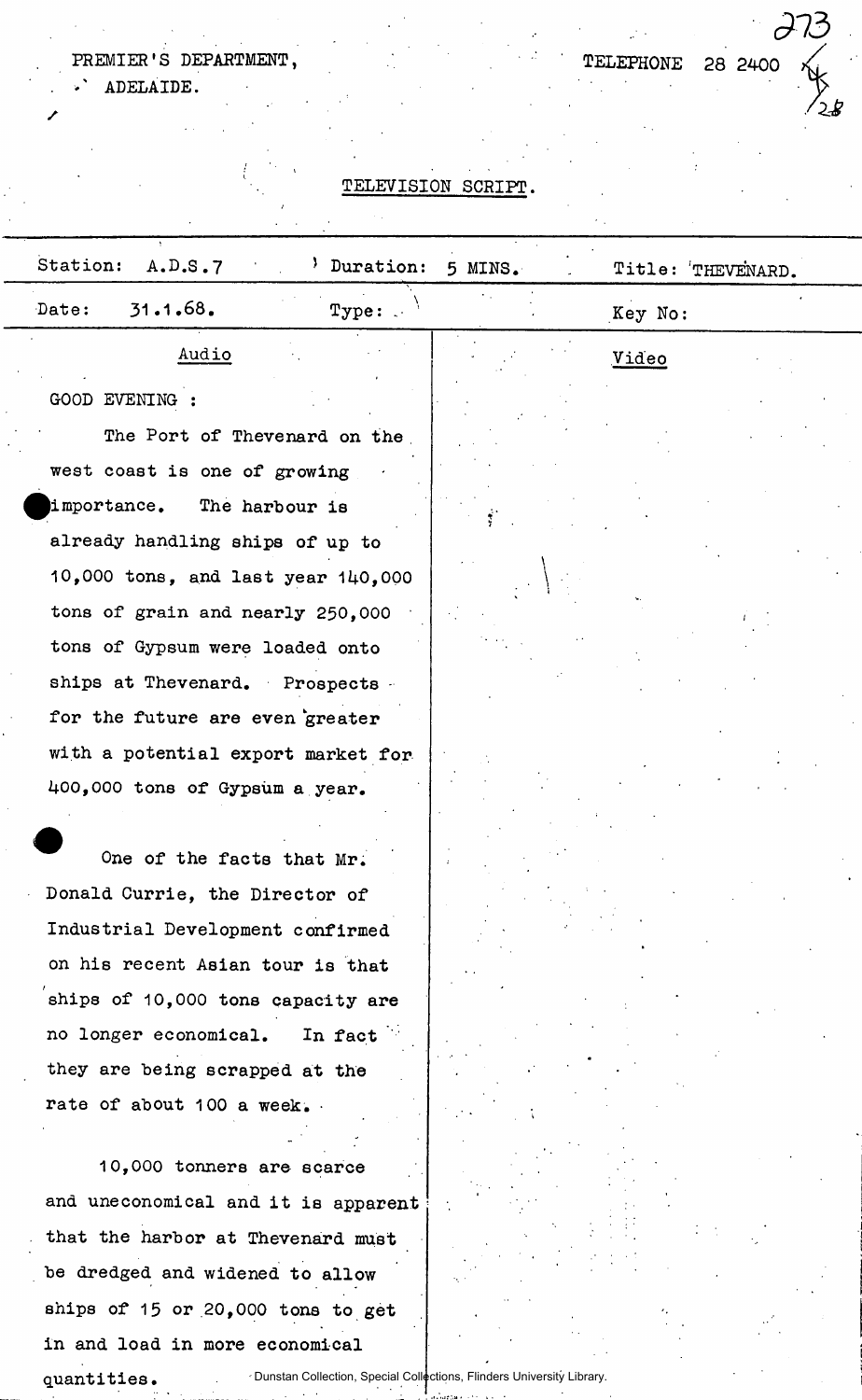## PREMIER'S DEPARTMENT, TELEPHONE 28 2400 < ADELAIDE.

• • . /

Page 2.

#### TELEVISION SCRIPT,

| Station: |       |      | Duration:         | Title:  |  |
|----------|-------|------|-------------------|---------|--|
| Date:    |       |      | $\mathbb{T}$ ype: | Key No: |  |
|          | Audio | $ -$ |                   | Video   |  |

\

Realising this need the Government instituted investigations and in due course recommendation was made by the Parliamentary Standing Committee on Public Works which has now been approved by the Government.

As a result the Thevenard Harbour will be deepened and the jetty will be lengthened to handle *(*  ships of up to 20,000 tons and will so greatly increase the export of grain and particularly Gypsum. These improvements will cost **\$2,158,000.** 

The world trend is to larger and larger bulk carrying ships and the increasing numbers of ships of the 100 to 150,000 ton category are meeting ever increasing difficulties in finding harbours deep enough to handle them.

Thevenard looks as though it could be one of the few places in Australia where there is a potential to handle these giahtstan pledion, Special Collections, Flinders University Library.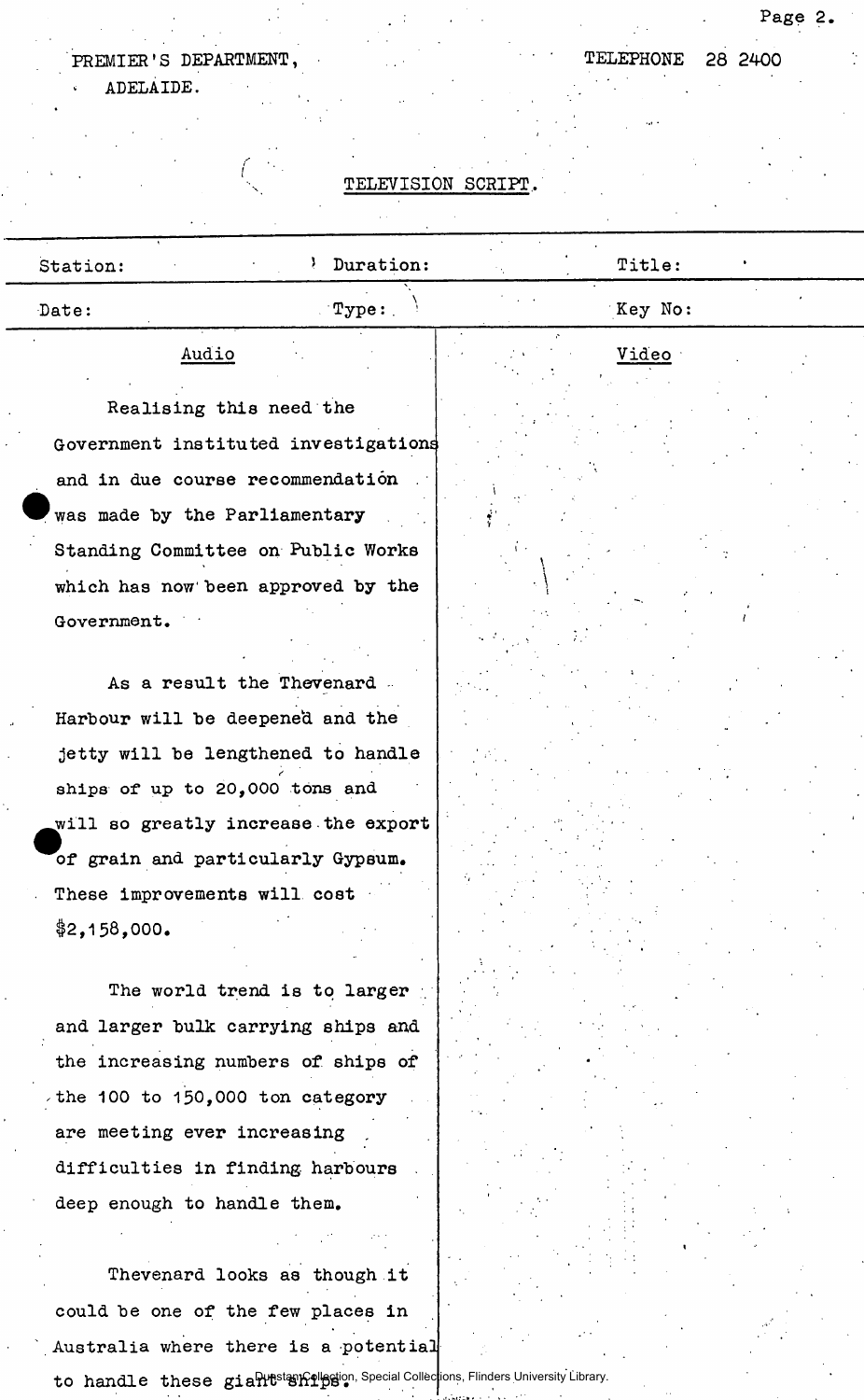#### PREMIER'S DEPARTMENT, ADELAIDE. l,

TELEPHONE . 28 2400

t.

 $\sigma_{\rm{eff}}$ 

Page 3.

## **TELEVISION SCRIPT.**

| Station:<br>$\mathcal{P}$ Duration:<br>Title:<br>Date:<br>Type:<br>Key No:<br>Audio<br>Video<br>South Australia contains one<br>of the world's largest deposits<br>of Gypsum in the Thevenard area.<br>Gypsum is used at present in<br>the manufacture of cement and plaster<br>board and there are good markets<br>for such use in the countries<br>bordering the Pacific and also<br>possibly in India.<br>. Another aspect of Gypsum is<br>worthy of consideration.<br>At<br>esent Australia is lacking in<br>elemental sulphur which is an<br>essential raw material in the<br>fertilizer industry.<br>In South Australia we obtain<br>sulphur from pyrites which comes<br>from Nairne and is used at Port<br>Adelaide to make sulphuric acid.<br>Gypsum is also rich in sulphur<br>but it is at present not easy to<br>extract. Research is needed to<br>make a straight-forward process<br>available and the Government is<br>considering commissioning such<br>research. This could bring about Collection, Special Collections, Flinders University Library. |  |  |  |
|----------------------------------------------------------------------------------------------------------------------------------------------------------------------------------------------------------------------------------------------------------------------------------------------------------------------------------------------------------------------------------------------------------------------------------------------------------------------------------------------------------------------------------------------------------------------------------------------------------------------------------------------------------------------------------------------------------------------------------------------------------------------------------------------------------------------------------------------------------------------------------------------------------------------------------------------------------------------------------------------------------------------------------------------------------------------|--|--|--|
|                                                                                                                                                                                                                                                                                                                                                                                                                                                                                                                                                                                                                                                                                                                                                                                                                                                                                                                                                                                                                                                                      |  |  |  |
|                                                                                                                                                                                                                                                                                                                                                                                                                                                                                                                                                                                                                                                                                                                                                                                                                                                                                                                                                                                                                                                                      |  |  |  |
|                                                                                                                                                                                                                                                                                                                                                                                                                                                                                                                                                                                                                                                                                                                                                                                                                                                                                                                                                                                                                                                                      |  |  |  |
|                                                                                                                                                                                                                                                                                                                                                                                                                                                                                                                                                                                                                                                                                                                                                                                                                                                                                                                                                                                                                                                                      |  |  |  |
|                                                                                                                                                                                                                                                                                                                                                                                                                                                                                                                                                                                                                                                                                                                                                                                                                                                                                                                                                                                                                                                                      |  |  |  |
|                                                                                                                                                                                                                                                                                                                                                                                                                                                                                                                                                                                                                                                                                                                                                                                                                                                                                                                                                                                                                                                                      |  |  |  |
|                                                                                                                                                                                                                                                                                                                                                                                                                                                                                                                                                                                                                                                                                                                                                                                                                                                                                                                                                                                                                                                                      |  |  |  |
|                                                                                                                                                                                                                                                                                                                                                                                                                                                                                                                                                                                                                                                                                                                                                                                                                                                                                                                                                                                                                                                                      |  |  |  |
|                                                                                                                                                                                                                                                                                                                                                                                                                                                                                                                                                                                                                                                                                                                                                                                                                                                                                                                                                                                                                                                                      |  |  |  |
|                                                                                                                                                                                                                                                                                                                                                                                                                                                                                                                                                                                                                                                                                                                                                                                                                                                                                                                                                                                                                                                                      |  |  |  |
|                                                                                                                                                                                                                                                                                                                                                                                                                                                                                                                                                                                                                                                                                                                                                                                                                                                                                                                                                                                                                                                                      |  |  |  |
|                                                                                                                                                                                                                                                                                                                                                                                                                                                                                                                                                                                                                                                                                                                                                                                                                                                                                                                                                                                                                                                                      |  |  |  |
|                                                                                                                                                                                                                                                                                                                                                                                                                                                                                                                                                                                                                                                                                                                                                                                                                                                                                                                                                                                                                                                                      |  |  |  |
|                                                                                                                                                                                                                                                                                                                                                                                                                                                                                                                                                                                                                                                                                                                                                                                                                                                                                                                                                                                                                                                                      |  |  |  |
|                                                                                                                                                                                                                                                                                                                                                                                                                                                                                                                                                                                                                                                                                                                                                                                                                                                                                                                                                                                                                                                                      |  |  |  |
|                                                                                                                                                                                                                                                                                                                                                                                                                                                                                                                                                                                                                                                                                                                                                                                                                                                                                                                                                                                                                                                                      |  |  |  |
|                                                                                                                                                                                                                                                                                                                                                                                                                                                                                                                                                                                                                                                                                                                                                                                                                                                                                                                                                                                                                                                                      |  |  |  |
|                                                                                                                                                                                                                                                                                                                                                                                                                                                                                                                                                                                                                                                                                                                                                                                                                                                                                                                                                                                                                                                                      |  |  |  |
|                                                                                                                                                                                                                                                                                                                                                                                                                                                                                                                                                                                                                                                                                                                                                                                                                                                                                                                                                                                                                                                                      |  |  |  |
|                                                                                                                                                                                                                                                                                                                                                                                                                                                                                                                                                                                                                                                                                                                                                                                                                                                                                                                                                                                                                                                                      |  |  |  |
|                                                                                                                                                                                                                                                                                                                                                                                                                                                                                                                                                                                                                                                                                                                                                                                                                                                                                                                                                                                                                                                                      |  |  |  |
|                                                                                                                                                                                                                                                                                                                                                                                                                                                                                                                                                                                                                                                                                                                                                                                                                                                                                                                                                                                                                                                                      |  |  |  |
|                                                                                                                                                                                                                                                                                                                                                                                                                                                                                                                                                                                                                                                                                                                                                                                                                                                                                                                                                                                                                                                                      |  |  |  |
|                                                                                                                                                                                                                                                                                                                                                                                                                                                                                                                                                                                                                                                                                                                                                                                                                                                                                                                                                                                                                                                                      |  |  |  |
|                                                                                                                                                                                                                                                                                                                                                                                                                                                                                                                                                                                                                                                                                                                                                                                                                                                                                                                                                                                                                                                                      |  |  |  |
|                                                                                                                                                                                                                                                                                                                                                                                                                                                                                                                                                                                                                                                                                                                                                                                                                                                                                                                                                                                                                                                                      |  |  |  |
|                                                                                                                                                                                                                                                                                                                                                                                                                                                                                                                                                                                                                                                                                                                                                                                                                                                                                                                                                                                                                                                                      |  |  |  |
|                                                                                                                                                                                                                                                                                                                                                                                                                                                                                                                                                                                                                                                                                                                                                                                                                                                                                                                                                                                                                                                                      |  |  |  |
|                                                                                                                                                                                                                                                                                                                                                                                                                                                                                                                                                                                                                                                                                                                                                                                                                                                                                                                                                                                                                                                                      |  |  |  |
|                                                                                                                                                                                                                                                                                                                                                                                                                                                                                                                                                                                                                                                                                                                                                                                                                                                                                                                                                                                                                                                                      |  |  |  |
|                                                                                                                                                                                                                                                                                                                                                                                                                                                                                                                                                                                                                                                                                                                                                                                                                                                                                                                                                                                                                                                                      |  |  |  |
|                                                                                                                                                                                                                                                                                                                                                                                                                                                                                                                                                                                                                                                                                                                                                                                                                                                                                                                                                                                                                                                                      |  |  |  |
|                                                                                                                                                                                                                                                                                                                                                                                                                                                                                                                                                                                                                                                                                                                                                                                                                                                                                                                                                                                                                                                                      |  |  |  |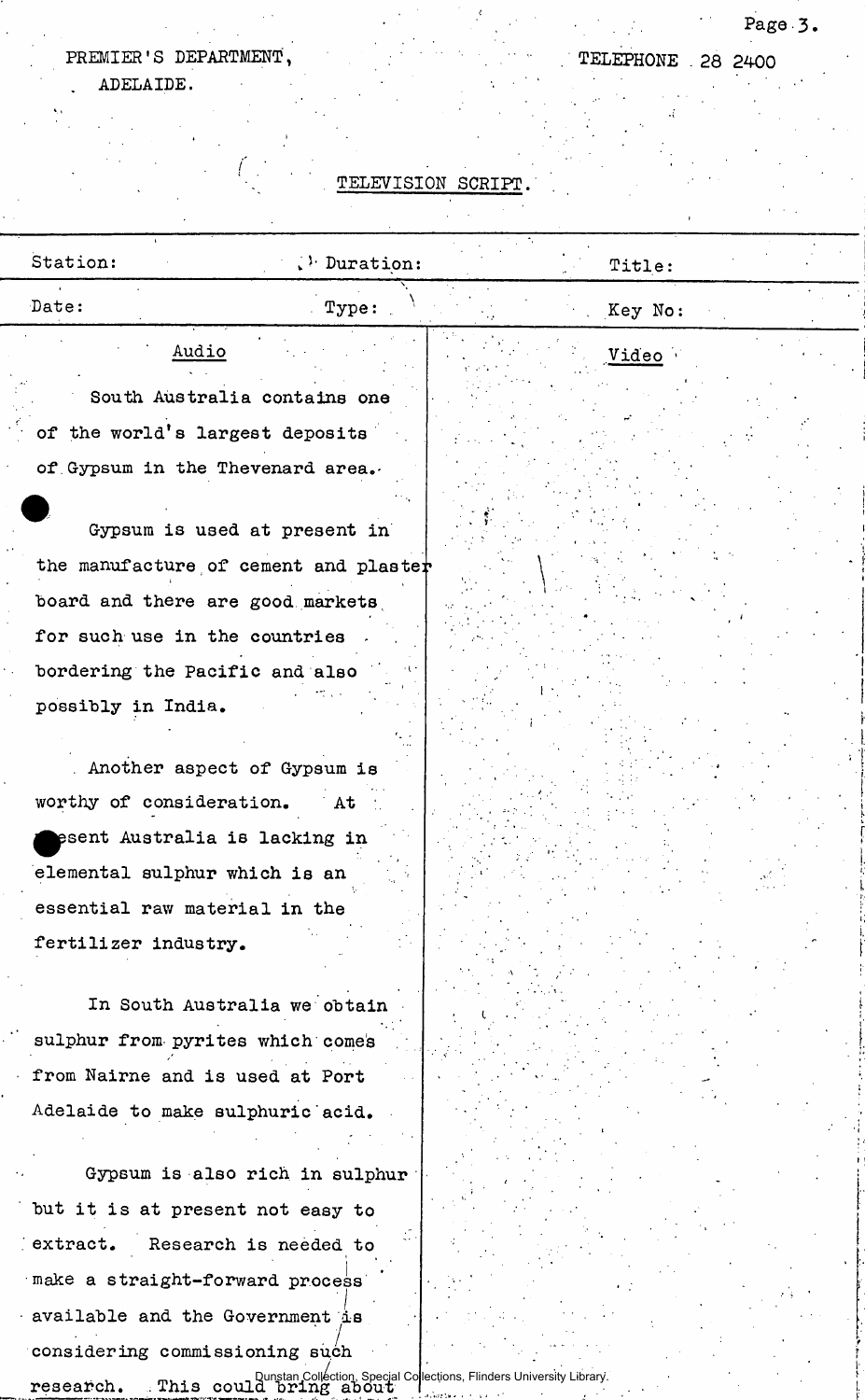## Page 4.

TELEPHONE 28 2400

## PREMIER'S DEPARTMENT,

 $\mathcal{L}_{\mathcal{A}}$ 

ADELAIDE.

### **TELEVISION SCRIPT.**

| Station:                                                                                           | Duration: | Title:  |
|----------------------------------------------------------------------------------------------------|-----------|---------|
| Date:                                                                                              | Type:     | Key No: |
| Audio<br>a vast increase in the demand for                                                         |           | Video   |
| Gypsum.                                                                                            |           |         |
| Apart from grain and Gypsum, the                                                                   |           |         |
| port of Thevenard can also become a                                                                |           |         |
| major area for the production and                                                                  |           |         |
| export of salt and there are plans                                                                 |           |         |
| to export 200,000 tons annually when                                                               |           |         |
| the harbour is improved to handle                                                                  |           |         |
| larger ships. There is a very                                                                      |           |         |
| favourable climate and the presence                                                                |           |         |
| of natural brine which is /much                                                                    |           |         |
| richer in salt than ordinary seawater.                                                             |           |         |
| At present there is a huge.                                                                        |           |         |
| demand for salt from Japan and                                                                     |           |         |
| Japanese representatives have visited                                                              |           |         |
| Thevenard and expressed their satis-                                                               |           |         |
| faction with the quality of salt and                                                               |           |         |
| the bulk handling arrangements.<br>Their only criticism was                                        |           |         |
| concerning the limitations of the                                                                  |           |         |
| harbour to ships not exceeding.                                                                    |           |         |
| 10,000 tons.                                                                                       |           |         |
|                                                                                                    |           |         |
| The proposed harbour improvements                                                                  |           |         |
| will rectify this situation and we                                                                 |           |         |
| can look forward to immediately                                                                    |           |         |
| increased overseas explores Off Saits Collection Special Collections, Flinders University Library. |           |         |